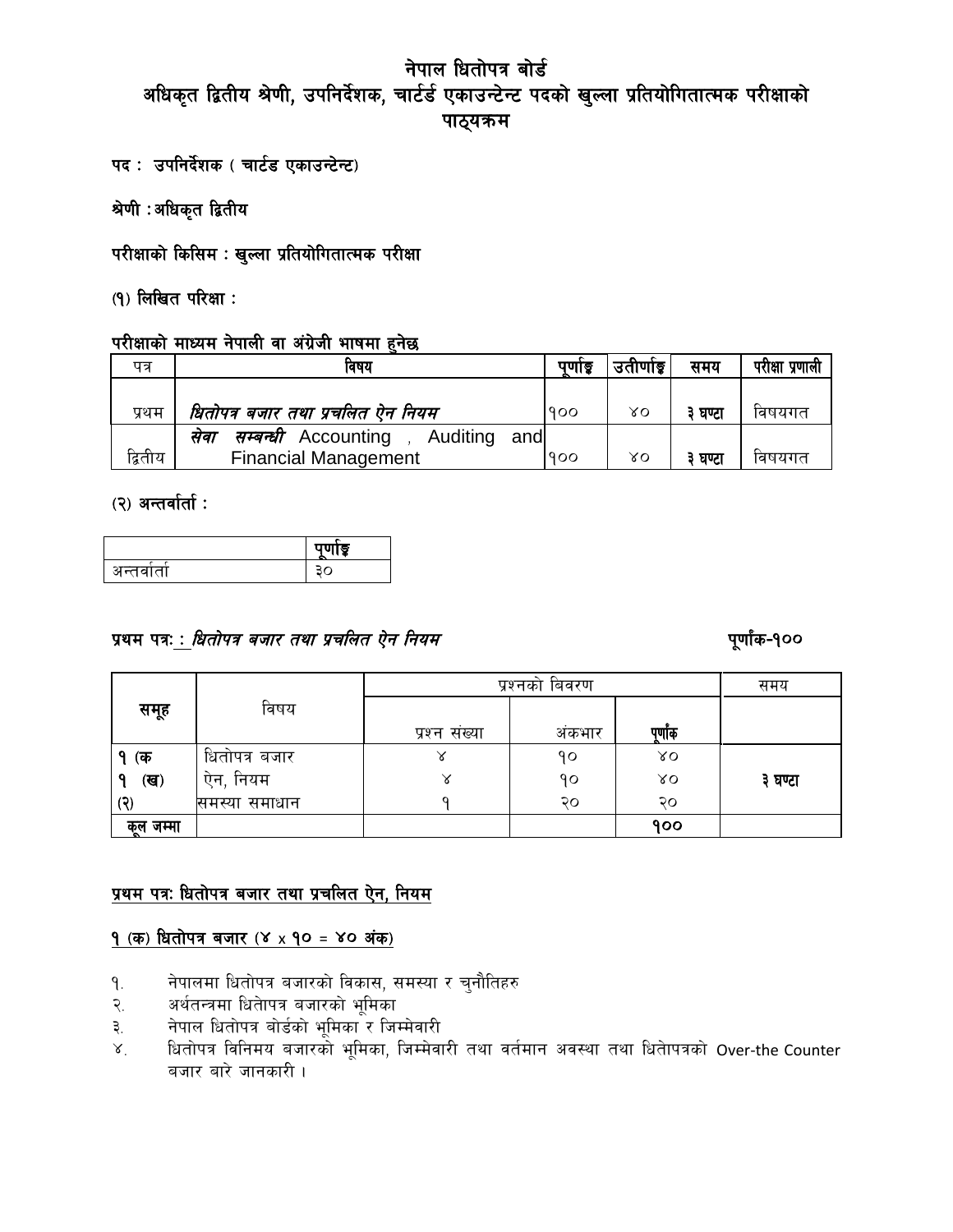- धितोपत्र सार्वजनिक निष्काशन, हकप्रद निष्काशन, बोनस शेयर निष्काशन तथा धितोपत्र बाँडफाँड सम्बन्धी  $x_{1}$ प्रकुया तथा नियमन व्यवस्था ।
- धितोपत्र केन्द्रीय निक्षेप प्रणाली तथा धितोपत्र बजारमा केन्द्रीय निक्षेप प्रणालीको भूमिका र निक्षेप प्रणालीको ६. वर्तमान अवस्था
- धितोपत्र बजारमा सामुहिक लगानी कोष, क्रेडिट रेटिङ्ग प्रणालीको भूमिका तथा वर्तमान अवस्था ।  $\mathcal{O}_{\cdot}$
- नेपाल धितोपत्र कारोबार प्रणाली तथा यसका चनौतीहरु  $\overline{a}$ .
- धितोपत्रको सुचिकरण सम्बन्धी व्यवस्थाहरु  $\mathsf{S}$ .
- धितोपत्र बजारमा सुचिकृत संगठित संस्थाहरुको संस्थागत सुशासन (Corporate Governance) को अवस्था  $90.$ र यसको महत्व।
- धितोपत्र बजारमा धितोपत्र दलाल, धितोपत्र व्यापारी र बजार निर्माता तथा मर्चेन्ट बैकिङ्ग व्यवसायको काम, ۹۹. कर्तव्य तथा वर्तमान अवस्थामा ।
- कमोडिटिज तथा डेरिभेटिभ बजारको अवधारणा, यसको नियमन व्यवस्था तथा वर्तमान अवस्था  $9$ २.
- सम्पत्ति शुद्धिकरण तथा यसको धितोपत्र बजारमा प्रभाव ۹₹.
- धितोपत्र सम्बन्धी ऐन, २०६३  $98.$
- नेपाल धितोपत्र बोर्ड सम्बन्धी नियमावली ,२०६४, धितोपत्र बजार संचालन नियमावली, २०६४, धितोपत्र 9k. व्यवसायी (धितोपत्र दलाल, धितोपत्र व्यापारी तथा बजार निर्माता) नियमावली, २०६४, धितोपत्र व्यवसायी (मर्चेन्ट बैंकर) नियमावली, २०६४, धितोपत्र दर्ता तथा निष्काशन नियमावली, २०७३, सामुहिक लगानी कोष नियमावली, २०६७, धितोपत्रको केन्द्रीय निक्षेप सेवा नियमावली, २०६७, कोडिट रेटिङ्ग नियमावली, २०६८, धितोपत्र निष्काशन तथा बाँडफाँट निर्देशिका, २०७४, लगानी व्यवस्थापन (पोर्टफोलियो म्यानेजमेन्ट) सम्बन्धी निर्देशिका, २०६७, सामहिक लगानी कोष निर्देशिका, २०६९, सम्पत्ति शद्धीकरण तथा आतंककारी कुयाकलापमा वित्तीय लगानी निवारण निर्देशिका, २०६९

## १ (ख) प्रचलित ऐन, नियम (४ x १० = ४० अंक)

- कम्पनी ऐन, २०६३ ۹.
- नेपाल राष्ट् बैंक ऐन, २०५८ २.
- बैंक तथा वित्तीय संस्था सम्बन्धी ऐन, २०७३ ३.
- बीमा ऐन, २०४९  $X^{\dagger}$
- नेपाल चार्टर्ड एकाउन्टेन्ट्स ऐन, २०५८, नेपाल चार्टर्ड एकाउन्टेन्ट्स नियमावली, २०६१, चार्टर्ड एकाउन्टेन्ट  $x_{1}$ सदस्यको आचार संहिता सम्बन्धी निर्देशिका
- लेखापरीक्षण ऐन, २०४८ ६.
- विदेशी विनिमय (नियमित गर्ने) ऐन, २०१९  $\mathcal{O}_{\cdot}$
- करार ऐन, २०५६ ζ.
- आयकर ऐन, २०५८, आयकर नियमावली, २०५९ ९.
- $\overline{\mathsf{P}}$ सार्वजनिक खरीद ऐन, २०६३
- मृल्य अभिबुद्धि ऐन, २०५२, मृल्य अभिबुद्धि नियमावली, २०५३  $99.$
- $9$ २. सम्पत्ति शद्बीकरण ऐन, २०६४
- श्रम ऐन, २०४८ ۹₹.
- बोनस ऐन, २०३०  $98.$
- 9k. सुरक्षित कारोबार ऐन
- वस्त विनिमय ऐन. २०७४  $9\xi$ .
- $\mathcal{O}_1$ सूचना हक सम्बन्धी ऐन, २०६४
- आर्थिक विधेयक  $95.$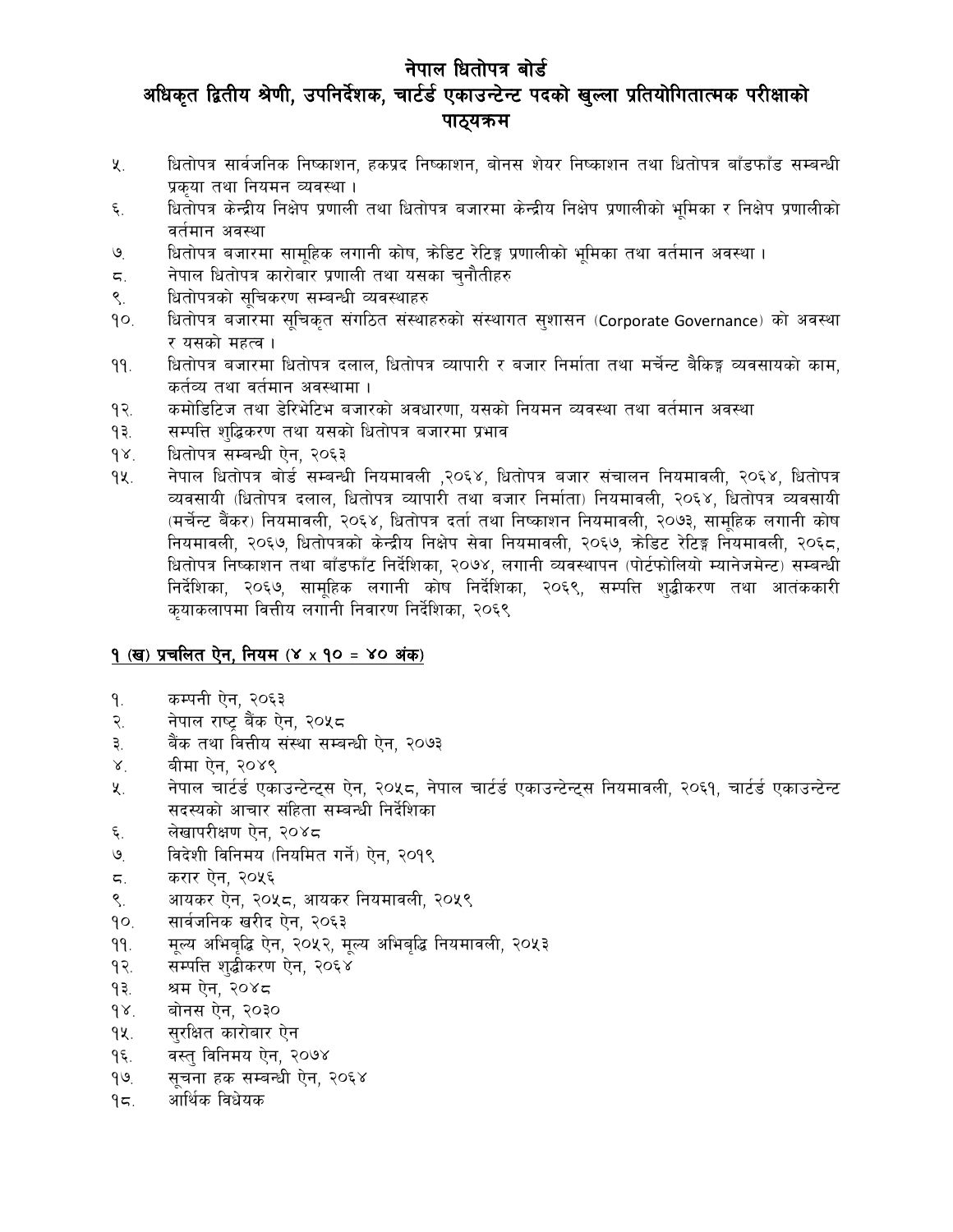#### २. समस्या समाधान: (१ x २० = २०)

धितोपत्रसंग सम्बन्धित कुनै समस्याको लिखित विवरण दिइनेछ । दिइएको बिवरणबाट विश्लेषण गरी समस्या समाधान गर्न सम्बन्धित नीति नियममा भएको ब्यवस्था समेतको आधारमा सुभ्राव प्रस्तुत गर्नु पर्नेछ ।

#### द्वितीय पत्र: सेवा सम्बन्धी

#### **Accounting , Auditing and Financial Management** : पूर्णांक-100

|      |                         | प्रश्नको बिवरण |        |           | समय     |
|------|-------------------------|----------------|--------|-----------|---------|
| समूह | विषय                    | प्रश्न संख्या  | अंकभार | पूर्णाक   |         |
| क    | Accounting              |                | ٩o     | ५०        |         |
| ख    | Auditing                | γ              | χ      | २०        | ३ घण्टा |
| ग    | Financial<br>Management |                | У      | <u>३०</u> |         |
|      | जम्मा<br>कल             | 94             |        | 900       |         |

#### समूह (क) **Accounting : (५ x १०= ५० अंक)**

Nepal financial reporting Standard (IFRS) with corresponding IASs/IFRSs

- 1. NFRS 1 First-time Adoption of [International](http://eifrs.ifrs.org/eifrs/SearchContent?number=1&collection=2013_Red_Book&ref=AdvSearchS&standard_type=IFRS) Financial Reporting Standards
- 2. NFRS 2 [Share-based](http://eifrs.ifrs.org/eifrs/SearchContent?number=2&collection=2013_Red_Book&ref=AdvSearchS&standard_type=IFRS) Payment
- 3. NFRS 3 Business [Combinations](http://eifrs.ifrs.org/eifrs/SearchContent?number=3&collection=2013_Red_Book&ref=AdvSearchS&standard_type=IFRS)
- 4. NFRS 4 [Insurance](http://eifrs.ifrs.org/eifrs/SearchContent?number=4&collection=2013_Red_Book&ref=AdvSearchS&standard_type=IFRS) Contracts
- 5. NFRS 5 Non-current Assets Held for Sale and Discontinued Operations
- 6. NFRS 6 [Exploration](http://eifrs.ifrs.org/eifrs/SearchContent?number=6&collection=2013_Red_Book&ref=AdvSearchS&standard_type=IFRS) for and Evaluation of Mineral Resources
- 7. NFRS 7 Financial [Instruments:](http://eifrs.ifrs.org/eifrs/SearchContent?number=7&collection=2013_Red_Book&ref=AdvSearchS&standard_type=IFRS) Disclosures
- 8. NFRS 8 [Operating](http://eifrs.ifrs.org/eifrs/SearchContent?number=8&collection=2013_Red_Book&ref=AdvSearchS&standard_type=IFRS) Segments
- 9. NFRS 9 Financial [Instruments](http://eifrs.ifrs.org/eifrs/SearchContent?number=9&collection=2013_Red_Book&ref=AdvSearchS&standard_type=IFRS)
- 10. NFRS 10 [Consolidated](http://eifrs.ifrs.org/eifrs/SearchContent?number=10&collection=2013_Red_Book&ref=AdvSearchS&standard_type=IFRS) Financial Statements
- 11. NFRS 11: Joint Arrangements
- 12. NFRS 12 [Disclosure](http://eifrs.ifrs.org/eifrs/SearchContent?number=12&collection=2013_Red_Book&ref=AdvSearchS&standard_type=IFRS) of Interests in Other Entities
- 13. NFRS 13 Fair Value [Measurement](http://eifrs.ifrs.org/eifrs/SearchContent?number=13&collection=2013_Red_Book&ref=AdvSearchS&standard_type=IFRS)
- 14. NAS 1: Presentation of Financial Statements
- 15. NAS 2: Inventories
- 16. NAS 7 :Statement of Cash Flows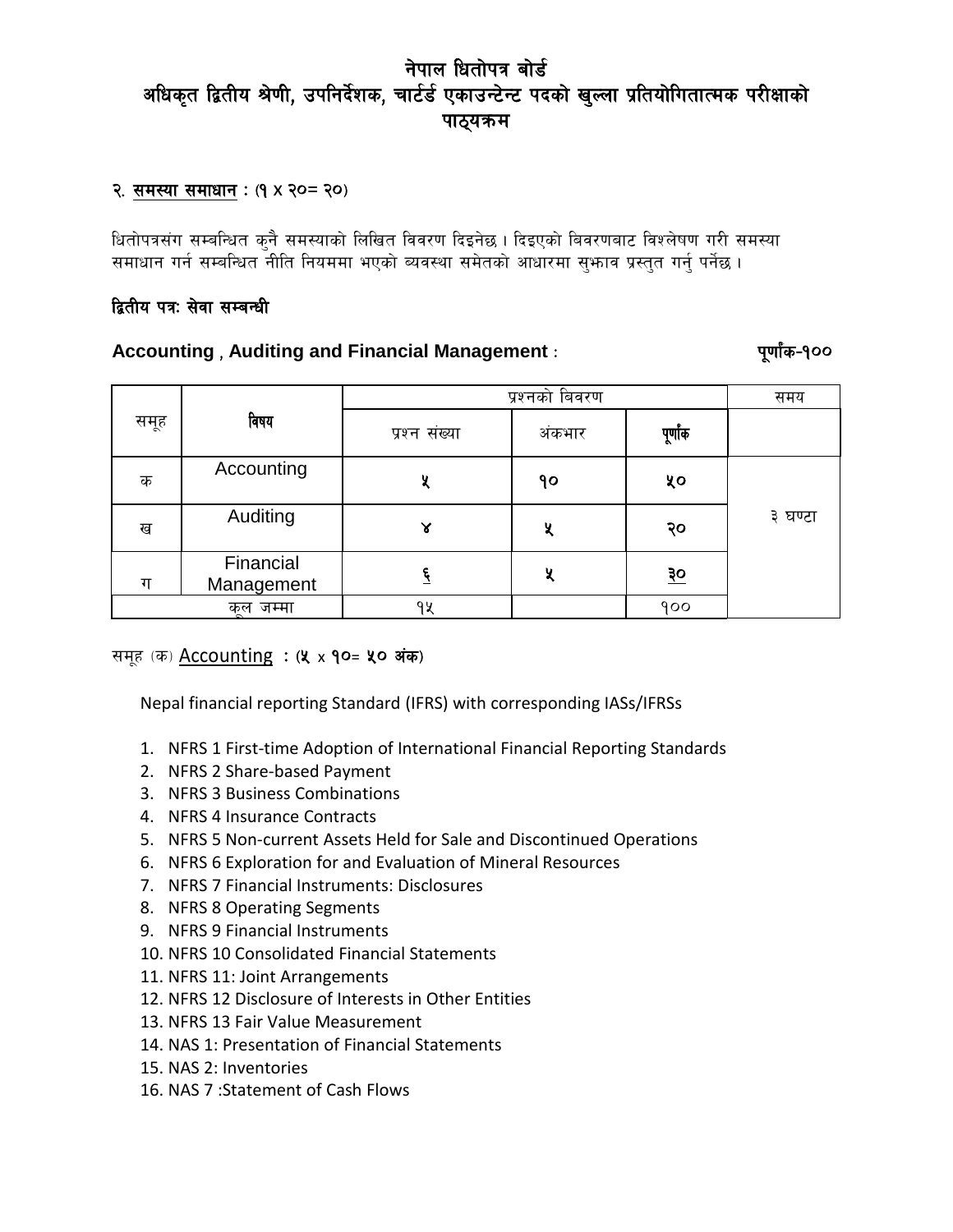- 17. NAS 8: Accounting Policies, Changes in Accounting Estimates and Error
- 18. NAS10 :Events after the Reporting Period
- 19. NAS 11 [Construction](http://eifrs.ifrs.org/eifrs/SearchContent?number=11&collection=2013_Red_Book&ref=AdvSearchS&standard_type=IAS) Contracts
- 20. NAS 12 : Income Taxes
- 21. NAS 16: Property, Plant & Equipment
- 22. NAS 17 [Leases](http://eifrs.ifrs.org/eifrs/SearchContent?number=17&collection=2013_Red_Book&ref=AdvSearchS&standard_type=IAS)
- 23. NAS 18 : Revenue
- 24. NAS 19 : Employee Benefits
- 25. NAS 20 : Accounting for Government Grants and Disclosure of Government Assistance
- 26. NAS 21 : The Effects of Changes in Foreign Exchange Rates
- 27. NAS 23 : Borrowing Cost
- 28. NAS 24 : Related Party Disclosures
- 29. NAS 26 : Accounting & Reporting by Retirement Benefit Plans
- 30. NAS 27 : Consolidated & Separate Financial Statements
- 31. NAS 28 [Investments](http://eifrs.ifrs.org/eifrs/SearchContent?number=28&collection=2013_Red_Book&ref=AdvSearchS&standard_type=IAS) in Associates and Joint Ventures
- 32. NAS 29 Financial Reporting in [Hyperinflationary](http://eifrs.ifrs.org/eifrs/SearchContent?number=29&collection=2013_Red_Book&ref=AdvSearchS&standard_type=IAS) Economies
- 33. NAS 32 Financial Instruments: [Presentation](http://eifrs.ifrs.org/eifrs/SearchContent?number=32&collection=2013_Red_Book&ref=AdvSearchS&standard_type=IAS)
- 34. NAS 33: Earnings Per Share
- 35. NAS 34 Interim Financial [Reporting](http://eifrs.ifrs.org/eifrs/SearchContent?number=34&collection=2013_Red_Book&ref=AdvSearchS&standard_type=IAS)
- 36. NAS 36: Impairment of Assets
- 37. NAS 37 : Provisions, Contingent Liabilities & Contingent Assets
- 38. NAS 38 : Intangible Assets
- 39. IAS 39 Financial Instruments: Recognition and [Measurement](http://eifrs.ifrs.org/eifrs/SearchContent?number=39&collection=2013_Red_Book&ref=AdvSearchS&standard_type=IAS)
- 40. NAS 40 : Investment Property
- 41. IFRIC coded interpretations
- 42. SIC coded interpretations
- 2 Accounting Principles and Presentation of Financial Statements
- 3 Analysis & Interpretation of Financial Statements
- 4. Government Vs Commercial Accounting
- 5. Practical question relating to Nepal financial reporting standards.

### समूह (ख) **Auditing (४ x ५ = २० अंक)**

### **Auditing Standards**

- o NSA 200: Objectives & General Principles Governing Audit of Financial Statements.
- o NSA 210: Terms of Audit Engagements.
- o NSA 230: Documentation. The Auditor's Responsibilities to Consider Fraud & Error in Audit of
- o NSA 240: Financial statements.
- O NSA 250: Consideration of Laws and Regulations in Audit of Financial statements. Communication of Audit Matters with Those Charged With
- O NSA 260: Governance.